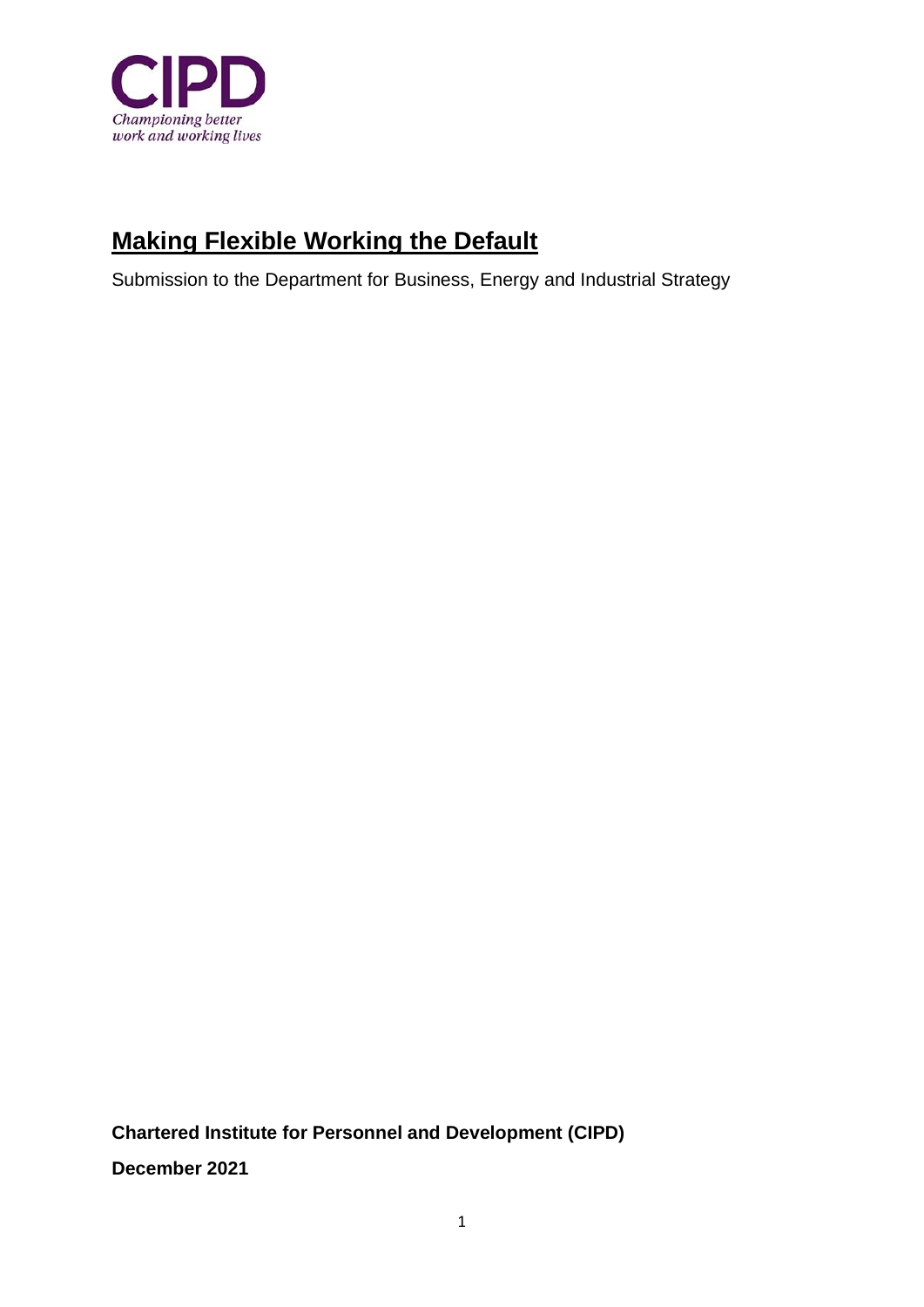

## **Background**

The CIPD is the professional body for HR and people development. The not-for-profit organisation champions better work and working lives and has been setting the benchmark for excellence in people and organisation development for more than 100 years. It has 155,000 members across the world, provides thought leadership through independent research on the world of work, and offers professional training and accreditation for those working in HR and learning and development.

Public policy at the CIPD draws on our extensive research and thought leadership, practical advice and guidance, along with the experience and expertise of our diverse membership, to inform and shape debate, government policy and legislation for the benefit of employees and employers, to improve best practice in the workplace, to promote high standards of work and to represent the interests of our members at the highest level.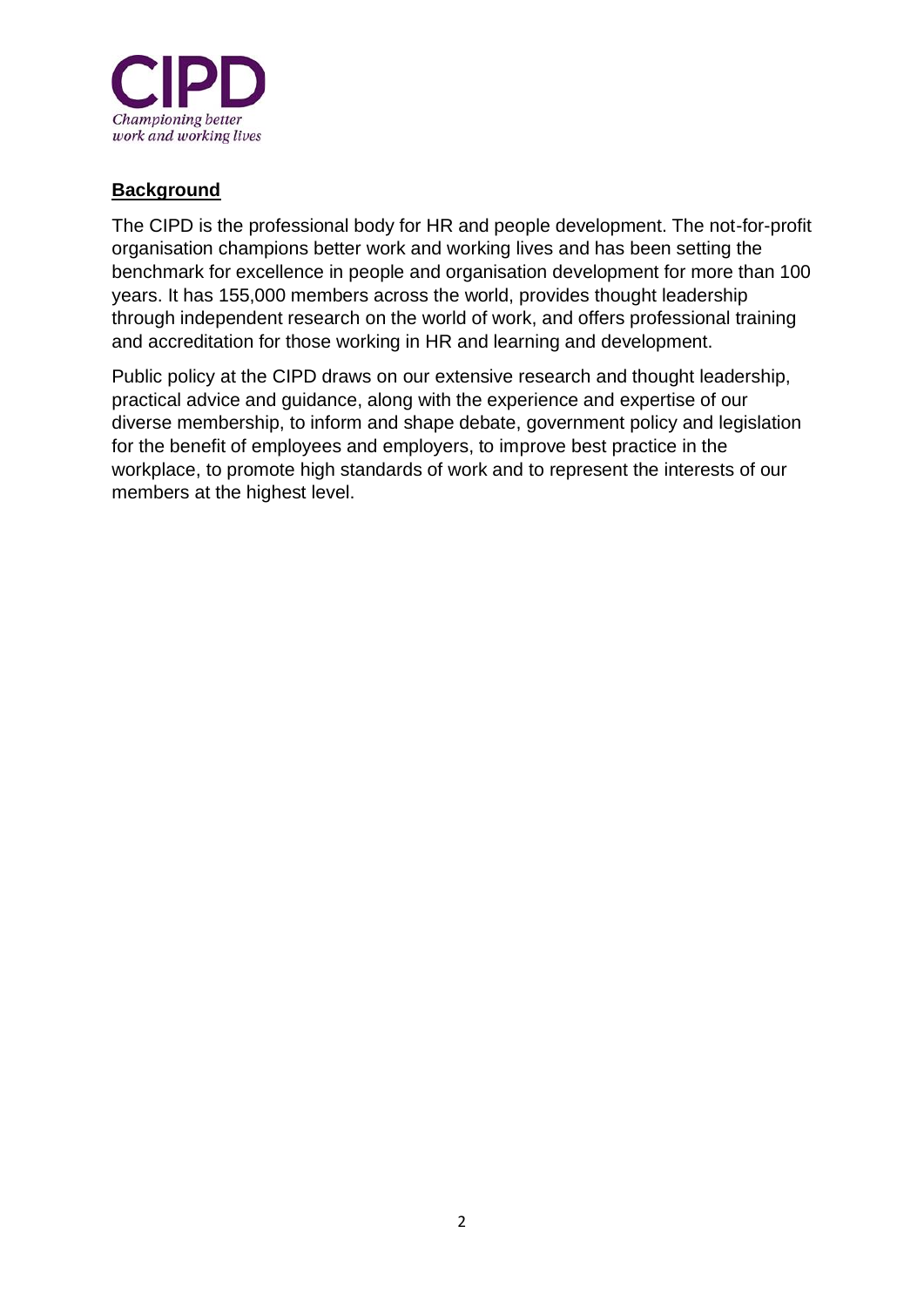

### **Methodology**

#### **A representative survey of employers**

YouGov conducted a Flexible Working Consultation survey for the CIPD of Senior HR and decision-makers in organisations. CIPD Members were also invited to take part in this. The total sample size was 1196 senior decision makers in UK employers. Fieldwork was undertaken between 27 October - 15 November 2021. The survey was carried out online. The figures were weighted and are representative of all employers.

We are happy to provide this data to officials from the Department for Business, Energy and Industrial Strategy upon request.

#### **Regional focus group with Members**

We also conducted six regional focus groups to explore the consultation questions in more detail. These focus groups were all held virtually with different regions including Scotland, Wales, Birmingham, The North of England, London and the South of England. In total, approximately 75 CIPD Members participated in these. We have provided a slection of quotes from these discussions which have been italicised and indented throughout this document for ease of reference.

#### **Wider research and guidance on flexible working**

The CIPD's response to the Government's Flexible Working Consultation also references our wider research and guidance into flexible working. We have provided links to these through footnotes throughout the document.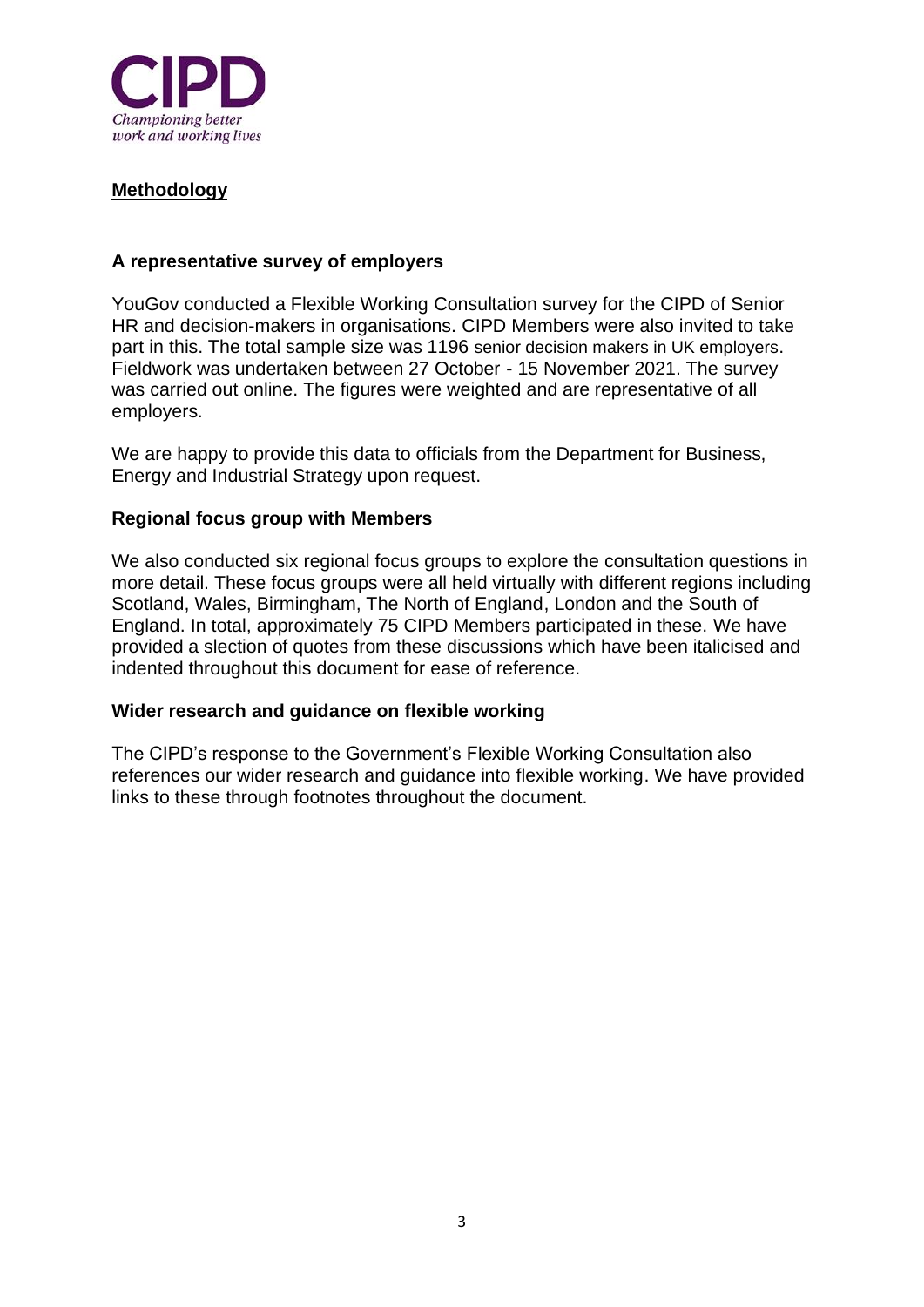

## **Key Recommendations**

- 1. The Right to Request Flexible Working should be available to all employees from their first day of employment. Our CIPD consultation survey of over a 1,000 senior HR/ decision-makers showed that 57% are in favour of a day one right to request flexible working.
- 2. The existing eight business reasons for rejecting a flexible working request continue to be valid and should be retained There may be a need for consideration of an additional business reason as a result of the shift to more home and hybrid working, for example, around the importance of culture, innovation and learning, which can sometimes be better supported in the physical worksplace.
- 3. Employers should be required to show that they have considered alternative flexible working arrangements when rejecting a request. We believe this would encourage greater flexibility and the consideration of alternative solutions that could meet both the needs of the individual and the organisation. Our CIPD consultation survey showed that 74% of respondents felt that employers should be required to do this.
- 4. We believe that the current statutory framework needs to change in relation to how quickly an employer must respond to a flexible working request. Based on our consultation evidence with members, we recommend that employers should respond to requests within one month.
- 5. We support building more flexibility into the system and allowing employees to make up to two requests for flexible working per year, based on the balance of evidence from our member consultation.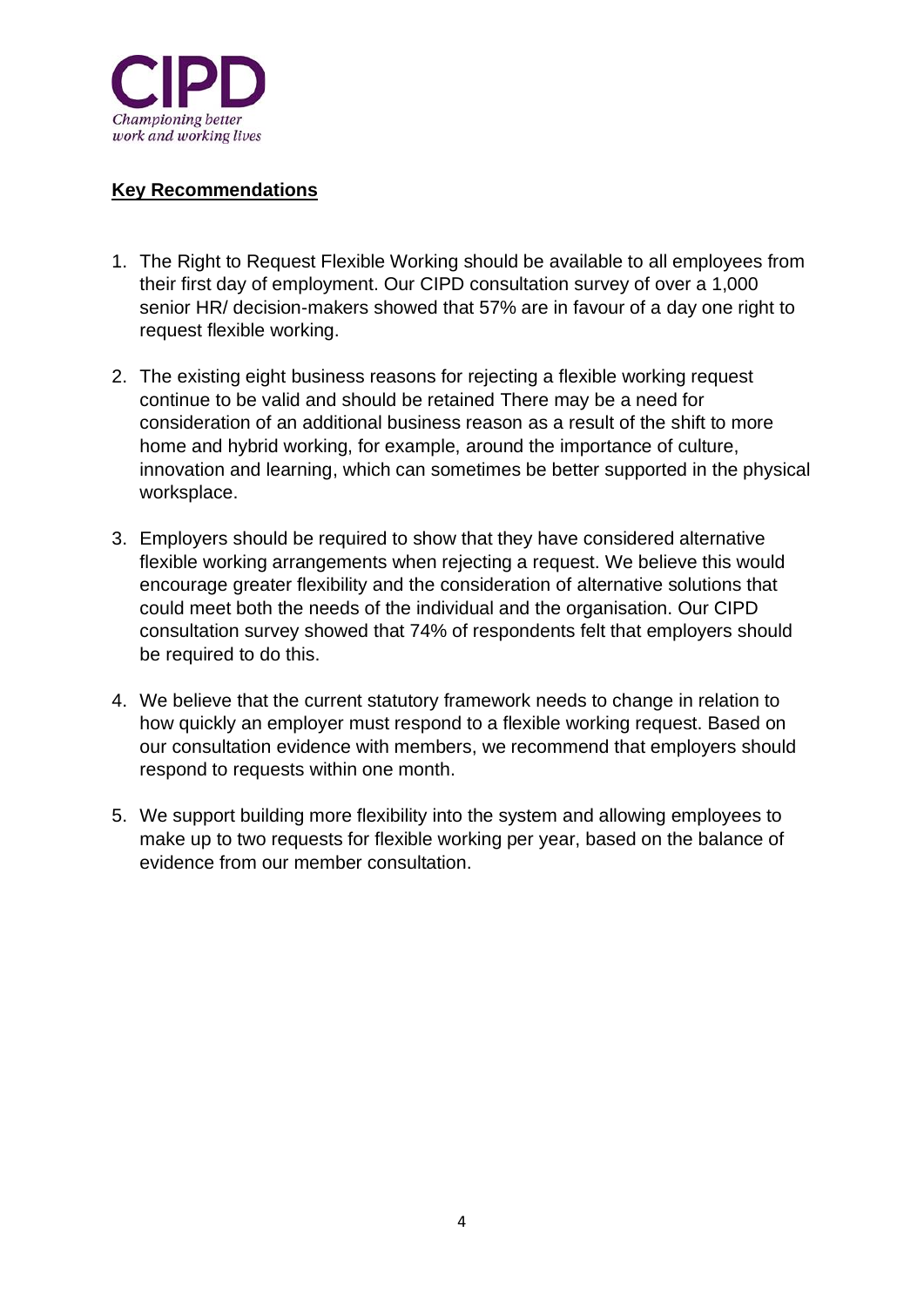

#### **Our response**

*1) Do you agree that the Right to Request Flexible Working should be available to all employees from their first day of employment?* 

We strongly believe that the Right to Request Flexible Working should be available to all employees from their first day of employment. Since January 2021 the CIPD has been campaigning through our *#FlexFrom1st* work to encourage organisations and the UK Government to make this change.<sup>1</sup>

CIPD research has found that flexible working practices in Britain aren't fair. British workers face inequality due to a marked difference in the way employers approach flexible working, with nearly half (46%) of employees saying they do not have access to flexible working arrangements as part of their current role.<sup>2</sup>

Further, CIPD analysis and ranking of the ONS Labour Force Survey, found the use of different flexible working arrangements is unequal across the UK – with some areas being exposed as 'flexible working notspots.'<sup>3</sup> The analysis found that workers in South East England have the best flexible working options, followed by the East of England, while workers in Yorkshire and Humber are least likely to Have flexibility in their role.

Previous CIPD research released in May 2021, found the use of flexible hours – such as part-time or flexi-time – has dropped over the last year while working from home has increased.<sup>4</sup> Flexible working practices cover a wide variety of different working arrangements – such as homeworking, flexi-time, part-time working, compressed hours and job shares and we would encourage employers to think about the breadth of flexible working options available.

The CIPD's survey of over 2000 employees, launched in February 2021, found that while the Coronavirus pandemic has caused a large increase in homeworking, 44% of employees have not worked from home at all since the beginning of the crisis.<sup>5</sup> It also found that those who do not work flexibly are twice as likely to be dissatisfied with their job and work-life balance.

This has often meant those in essential and lower-paid front-line jobs are not able to work from home, and it is crucial that these workers are not left behind when it

<sup>1</sup> <https://www.cipd.co.uk/news-views/news-articles/cipd-launches-campaign-flexible-working>

<sup>2</sup> [https://www.cipd.co.uk/knowledge/fundamentals/relations/flexible-working/flexible-working-impact](https://www.cipd.co.uk/knowledge/fundamentals/relations/flexible-working/flexible-working-impact-covid#gref)[covid#gref](https://www.cipd.co.uk/knowledge/fundamentals/relations/flexible-working/flexible-working-impact-covid#gref)

<sup>3</sup> [https://www.cipd.co.uk/knowledge/fundamentals/relations/flexible-working/uk-regions-flexible-working](https://www.cipd.co.uk/knowledge/fundamentals/relations/flexible-working/uk-regions-flexible-working-uptake#gref)[uptake#gref](https://www.cipd.co.uk/knowledge/fundamentals/relations/flexible-working/uk-regions-flexible-working-uptake#gref)

<sup>4</sup> <https://www.cipd.co.uk/about/media/press/050521-flexible-hours-dropped-pandemic>

<sup>5</sup> <https://www.cipd.co.uk/about/media/press/010221flexible-working-day-one-right>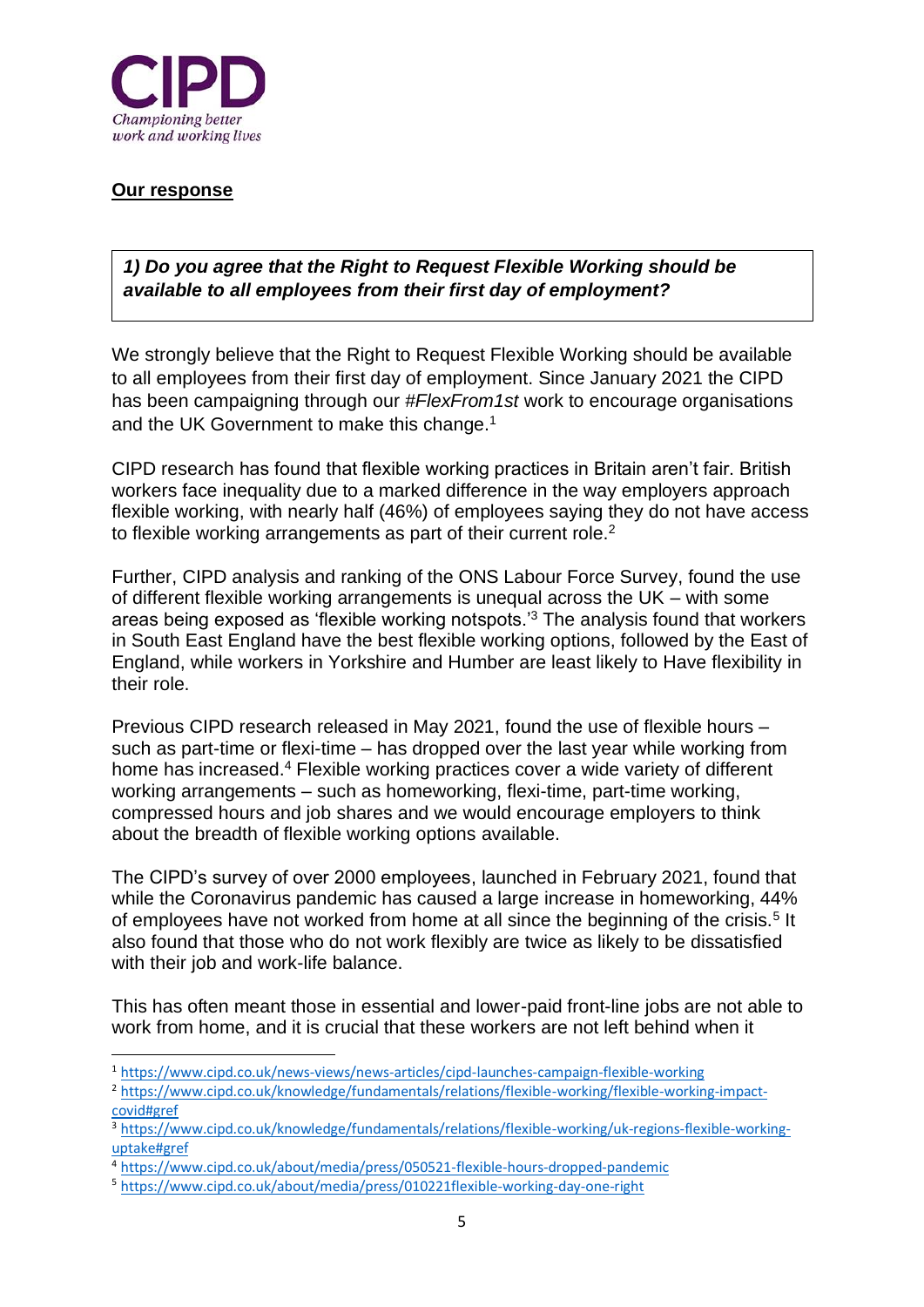

comes to flexible working. The benefits of flexible working – for both [employers](https://www.cipd.co.uk/Images/flex-from-first-benefits-to-employers_tcm18-90031.pdf) and [employees](https://www.cipd.co.uk/Images/flex-from-first-benefits-to-employees_tcm18-90030.pdf) – are well established, and the CIPD want the opportunities to benefit from these arrangements to be made more equal.

Encouragingly, 42% of respondents to our CIPD consultation survey say their organisation will be more likely to grant requests for flexible working, besides working from home, once the pandemic restrictions have been relaxed, compared to before Covid-19. Therefore, an enhanced right to request flexible working from day one of employment could boost the number of people using flexible working arrangements.

Our CIPD consultation survey of over a 1,000 senior HR/ decision-makers showed that 57% of respondents surveyed are in favour of a day one right to request flexible working The agreement is the highest from respondents in the public sector (69% ) and lowest from those in the private sector (54%). Support is higher also in larger organisations of 250+ employees (62%), compared to SMEs (51%).

Overall, a majority of focus group attendees think this is the right thing to do and many already offer this in a bid to lead the agenda in this area. Those that have introduced it say their businesses are happy with it and they haven't received any negative feedback.

Several focus group attendees, across different regions, are supportive of this change because they think it will support greater inclusion and diversity:

*"From an employment perspective, it is important to be able to attract and retain a broad pool of talent – so flexible working options are beneficial in creating different routes for candidates who might not have found roles accessible otherwise."*

Several respondents felt the discussion should take place at an earlier stage and should be a feature of job design and the recruitment process:

*"Employers should be thinking earlier on about the job design so that they can create the role with flexibility options in mind - before recruitment stage. Need to think about how we can change the narrative upfront before an employee has to ask for flexible working arrangements."*

Some of the focus group participants were concerned about employees asking for an immediate change to a contract that they had agreed at the interview stage – i.e. from full-time to part-time. Several felt that jobs need to be designed as flexible, to begin with and agreed as part of the recruitment process. Others felt that a day one right could have a negative impact on existing employees asking for flexible working, as they worked in teams and customer-facing roles where only a certain amount of flexibility could work in practice.

A small number of focus group participants suggested that the right to request flexible working should start from the point someone has been offered a job so that there was discussion/agreement over working arrangements at the earliest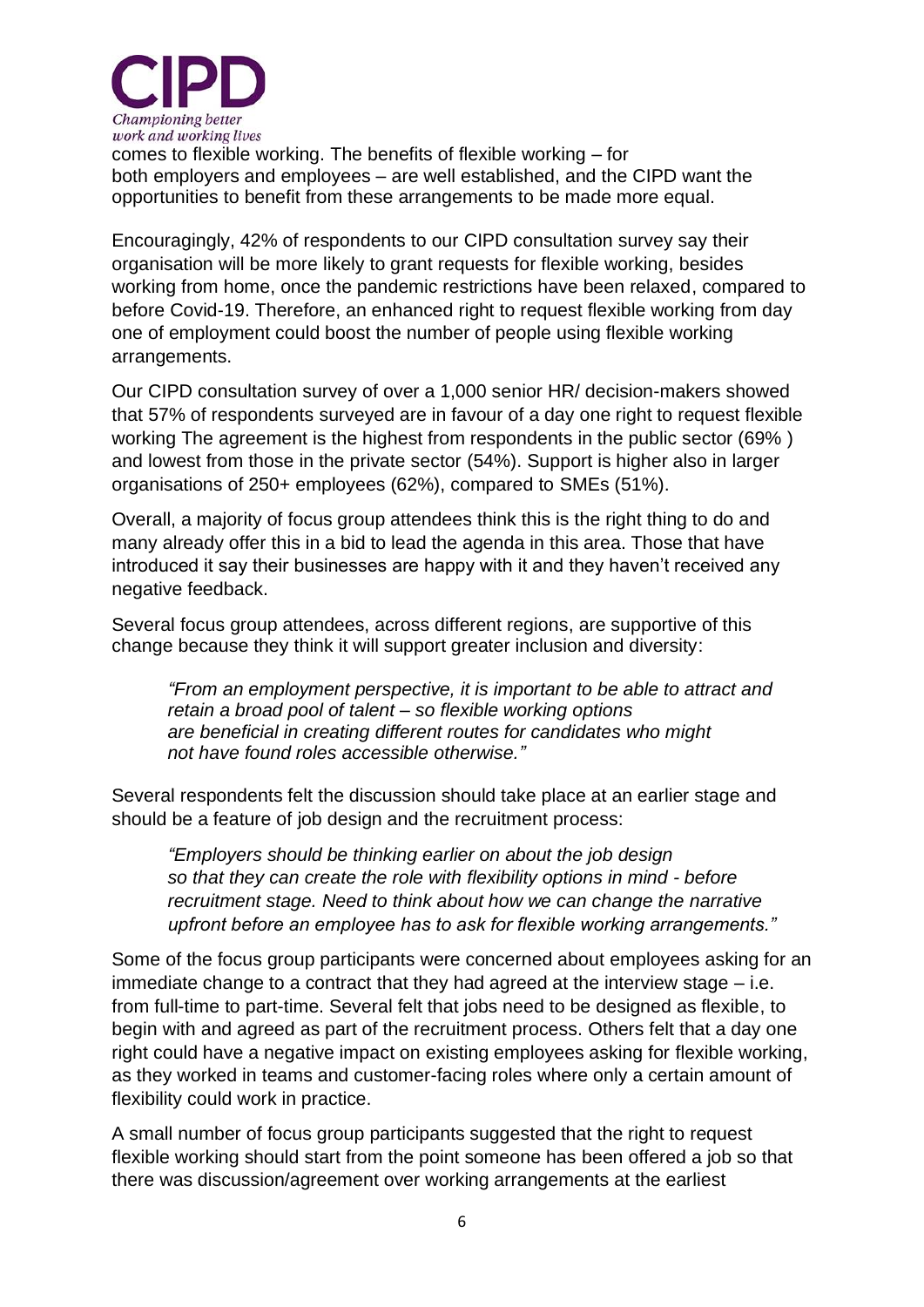

opportunity. However, other members were concerned that this could significantly slow down the recruitment process at a time when many employers are facing skill and labour shortages and would find the additional time that this would require problematic.

Some focus group attendees emphasised the importance of the Government taking a strategic and holistic approach to employment rights – simplifying and lining up different rights, including the right to request flexible working so they are more compatible and consistent and easier for employers to apply.

Others felt that there needed to be a clear definition of what flexible working means in the legislation so that it can't be misinterpreted.

*10) In your organisation, do you currently accept requests for flexible working arrangements from employees that have less than 26 weeks continuous service?* 

At the CIPD, we accept requests for flexible working from day one of employment and, further, we advertise all vacancies using the tagline 'happy to talk flexible working' to encourage conversations about flexible working at the start of the recruitment process and to help recruit a broad pool of diverse talent.

Through our *#FlexFrom1st* campaign, we are also encouraging and supporting other organisations to accept requests for flexible working from day one of employment and we have produced two new practical guides to support employees<sup>6</sup> and employers<sup>7</sup> in this process. Our employee guide supports employees in putting together a strong business case around their request, which considers the needs of the individual, team and organisation. Our employer guide helps employers and line managers to apply a fair and consistent approach to flexible working requests and consider creative flexible working solutions that go beyond simply working remotely.

Our CIPD consultation survey showed that over a third (36%) of organisations already accept requests for flexible working from day one of employment. This indicates that any change of legislation in this area will be an extension of good practice that is already occurring in many organisations and will stimulate further adoption of such good practice. The numbers are higher in the voluntary (47% ) and public sector (42%) than the private sector (33%) on already accepting requests for flexible working from day one of employment. The breakdown by size of organisation is SMEs (34%) and organisations of 250+ employees (37%).

<sup>6</sup> [https://www.cipd.co.uk/knowledge/fundamentals/relations/flexible-working/requesting-flexible-working](https://www.cipd.co.uk/knowledge/fundamentals/relations/flexible-working/requesting-flexible-working-guide#gref)[guide#gref](https://www.cipd.co.uk/knowledge/fundamentals/relations/flexible-working/requesting-flexible-working-guide#gref)

<sup>7</sup> [https://www.cipd.co.uk/knowledge/fundamentals/relations/flexible-working/managing-flexible-working](https://www.cipd.co.uk/knowledge/fundamentals/relations/flexible-working/managing-flexible-working-requests-guide#gref)[requests-guide#gref](https://www.cipd.co.uk/knowledge/fundamentals/relations/flexible-working/managing-flexible-working-requests-guide#gref)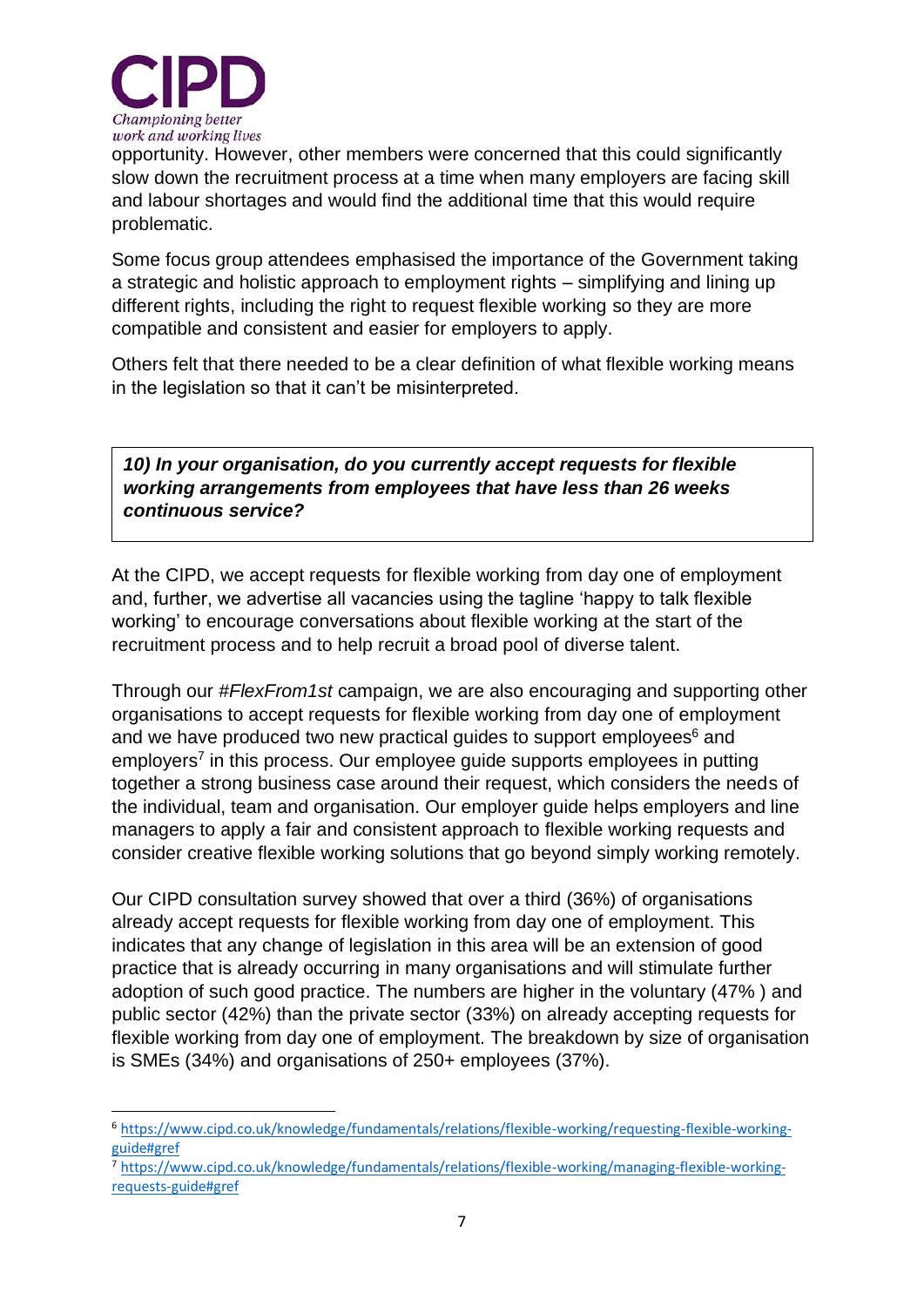

Some focus group attendees go beyond the day one right to request flexible working and actively advertise roles as open to flexible working:

*"it should be part of the recruitment discussion and on the point of job offer"*

*"We would normally discuss options before day 1 but not as an obligation but an understanding of what employees might want to support our flexibility aspirations."*

*11) Given your experiences of Covid-19 as well as prior to the pandemic, from an employer perspective, do all of the business reasons for rejecting a flexible working request remain valid?* 

Our CIPD consultation survey asked respondents to indicate which out of the eight existing business reasons they felt were still valid for rejecting requests.

Respondents could tick all that apply. The findings showed that the top three business reasons for rejecting requests in terms of validity were:

- o The business ability to meet customer demand (identified as valid by 63% of respondents)
- $\circ$  The work cannot be organised amongst other staff (50%)
- $\circ$  There is a lack of work to do during the proposed working times (37%)

Almost a third of respondents pointed to; 'extra costs that will be a burden on the business' (32%), that 'flexible working will negatively impact performance' (32%) and that 'flexible working will negatively affect quality' (31%). Just 14% felt that 'the business is planning to make structural changes' was a valid business reason for rejecting a flexible working request and 14% also felt that none of the proposed reasons were valid for rejecting flexible working requests.

Our focus group attendees were generally in agreement that the eight existing reasons were still valid:

*"Business reasons for rejection will depend on the organisation's purpose and the individual's role."*

Some respondents felt though that options D and E – that flexible working will negatively affect quality and performance were out of date and many organisations experience of flexible working during the pandemic had proved otherwise.

Some felt that the reasons needed to be modernised:

*"they needed to take into account not only the experience of the individual working the flexible pattern, but that of the team and the organisation together."*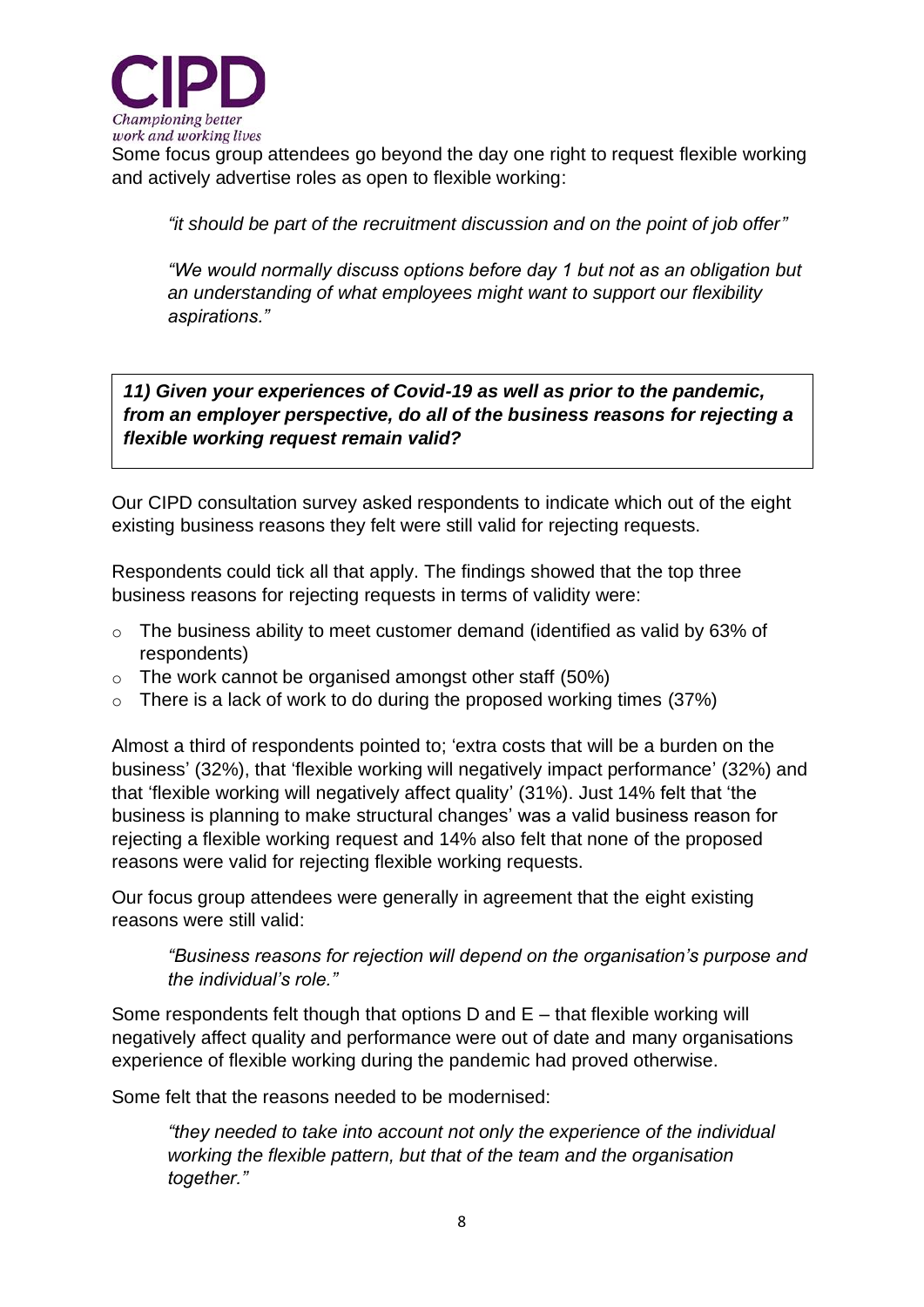

Building on this, one challenge cited by several focus group attendees is the ability for organisations to be able to take a more strategic approach when considering flexible working requests:

*"It is difficult to turn down the first few flexible working requests in a team but there then comes a tipping point where it is difficult to accommodate further requests for logistical reasons – it then becomes a 'first come first-served type of approach.'"*

*"The organisation needs to have a method for reviewing requests which allows them to step above the needs of the individual – a consolidated and co-ordinated response."* 

There were also a couple of suggestions around additional valid business reasons for rejecting requests in light of the impact of the pandemic and the shift to more home and hybrid working.

For example, a number of members supported the need for an additional business reason for refusing requests connected to organisational culture, collaboration and employee learning.

*"There does need to be something in the reasons that highlights the need for new starters to be supported in the physical workplace. Culture, innovation and learning is really key and needs to be included as a valid reason."*

Others spoke about a business reason if employers did not feel they could fulfil their duty of care to ensure employees at home are safe and have the right resources to do their job.

Others were concerned that we haven't seen the impact of hybrid working yet, so will need to see how things evolve before knowing if these reasons remain valid.

Some respondents noted an increase in requests to work from different locations, which had tax and insurance implications and that this should also be thought through in any changes to the legislation.

However, others felt that:

*"Since the beginning of lockdown there are a lot less reason of why someone should be refused to work flexibly."*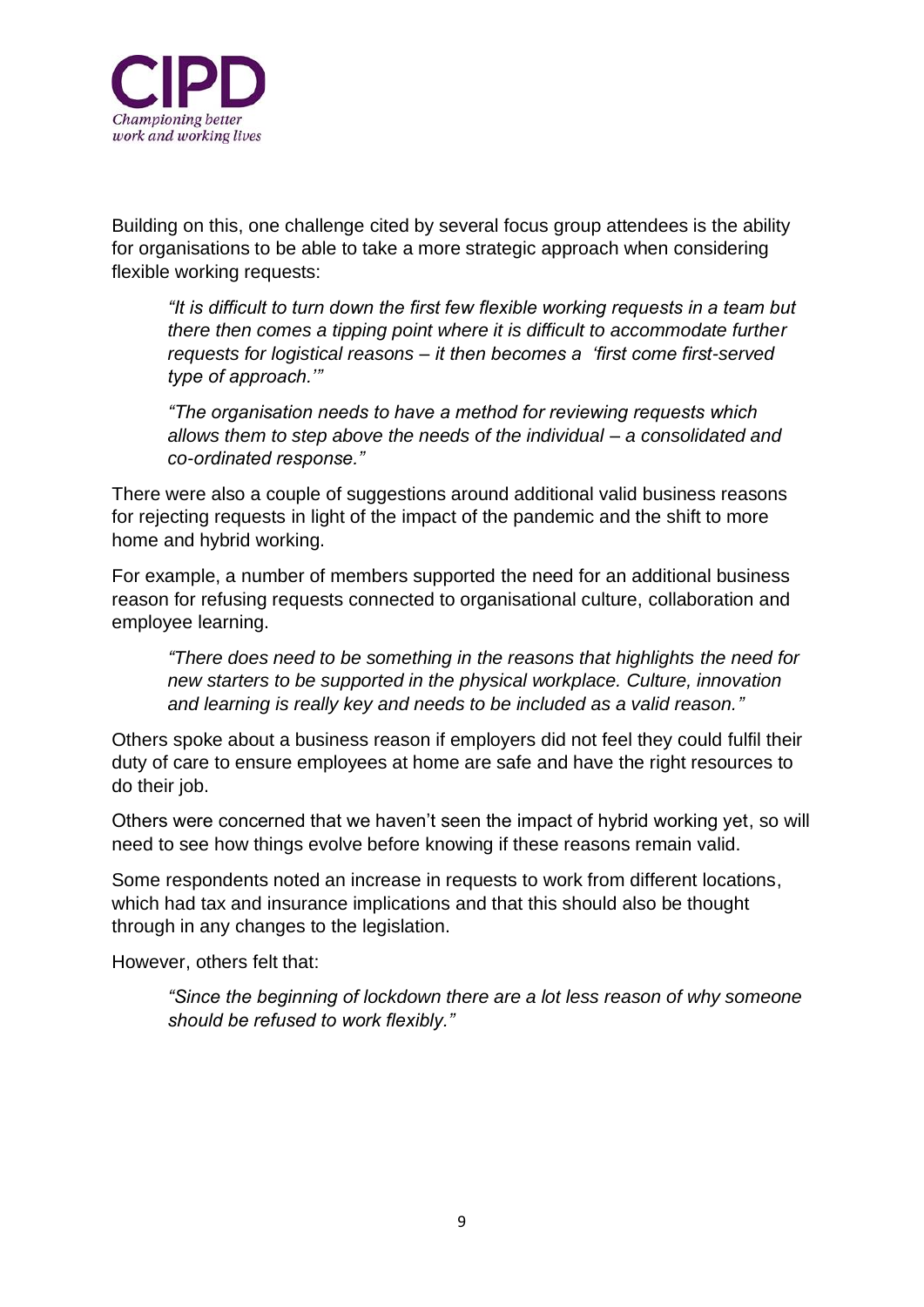

*14) Do you agree that employers should be required to show that they have considered alternative working arrangements when rejecting a statutory request for flexible working?* 

At the CIPD we think it is a good idea for employers to show they have considered alternative working arrangements when rejecting a request. We believe this would encourage greater flexibility and alternative solutions that could meet the needs of the individual and the organisation.

Our CIPD consultation survey showed that 74% of respondents felt that employers should be required to show that they have considered alternative working arrangements when rejecting a statutory request for flexible working. Just 15% disagreed with this. Agreement was higher from respondents in the voluntary (86%) and public sector (83%) compared to those from the private sector (71%) and agreement was also higher from respondents in larger organisations of 250+ (79%), compared to SMEs (68%).

Focus group attendees were also supportive of this:

*"It should be incumbent on the employer to look at alternatives if a request is turned down – it makes sense that it should be part of the process – this should be a partnership approach between the organisation and the employee."* 

Some focus group members felt this should be a two-way process and conversation:

*"This feels like more of an enabling part of the legislation rather than taking a rights based approach – could help to facilitate a more open conversation based on trust."*

*"This should work both ways. The dialogue needs to be very clear. The employer can give an alternative to see what work bests for them but so can the employee."*

Several attendees felt strongly that employers should make it very clear why a request has been rejected and hold explanatory conversations with employees around this:

*"There needs to be a reason for the rejection of the request and there needs to have been a conversation with the employee to explain the reasoning behind it."*

There was some support from a minority of members in the focus groups for the idea of requiring the employer to hold a meeting when requests are declined to explain the reasons.

Others felt this was more a matter of best practice and to be addressed through guidance rather than changing the legislation: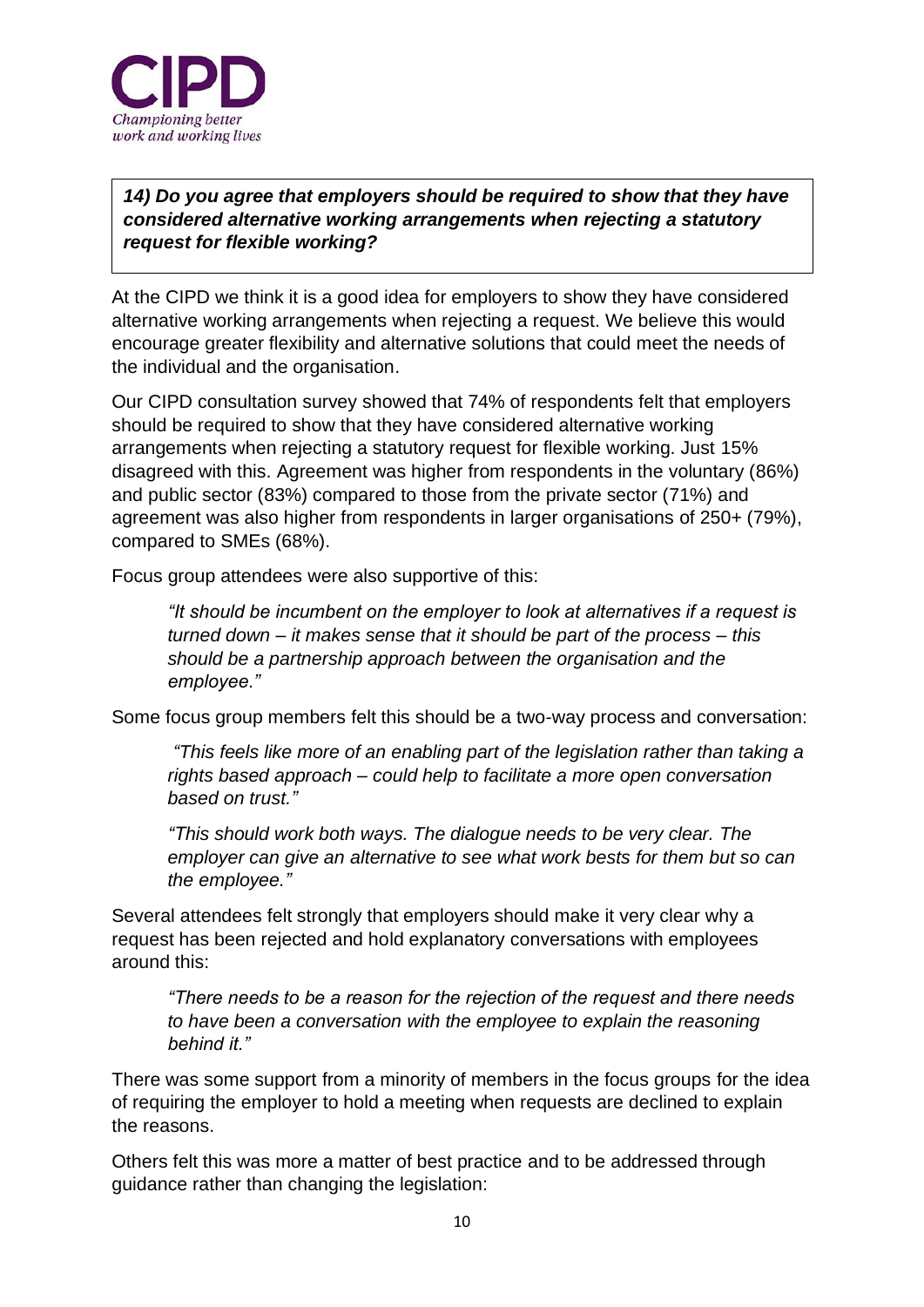

*"Having regulations that require the employer to hold a meeting with the individual is problematic. You don't want to be too prescriptive to say employers have to come up with an alternative – some employers are unable to do this, and it might deter smaller businesses who don't have extensive knowledge of asking the question in the first place. It should instead be seen as best practice."*

*16) Would introducing a requirement on employers to set out a single alternative flexible working arrangement and the business ground for rejecting it place burdens on employers when refusing requests?* 

Our CIPD consultation survey shows that 25% of respondents believe this requirement would be a burden on employers to a great extent and a further 40% believe it would be to a moderate extent. Almost a third (29%) felt that it would represent a burden to a small extent/ or not at all. Respondents from SMEs were more likely to indicate this to be a burden to a great or moderate extent (69%) compared to respondents from larger organisations of 250+ employers (62%).

Most focus group participants felt that it was appropriate for employers to offer a single alternative and to clearly explain any reasons for rejecting it. This would potentially support a further dialogue between the employee and employer going forward and support a compromise solution that could work for both parties.

Some respondents felt that if more employee requests were allowed in a 12-month period, this requirement would become more challenging.

One respondent felt that it was good practice to keep a record of all requests, tracking how many were accepted or rejected and reviewing and auditing this over the course of the year, to ensure a fair and consistent approach.

*17) If yes, would this requirement have an effect on the time taken by employers to handle a request?* 

In terms of the additional time that this might take employers, if any, to handle a request – 10% estimated this at between 0-30 minutes, a further 10% estimated this as between 31-60 minutes and 18% felt it would take longer than 1 hour. However, a substantial number of respondents (63%) felt they didn't know what the additional time might be for this.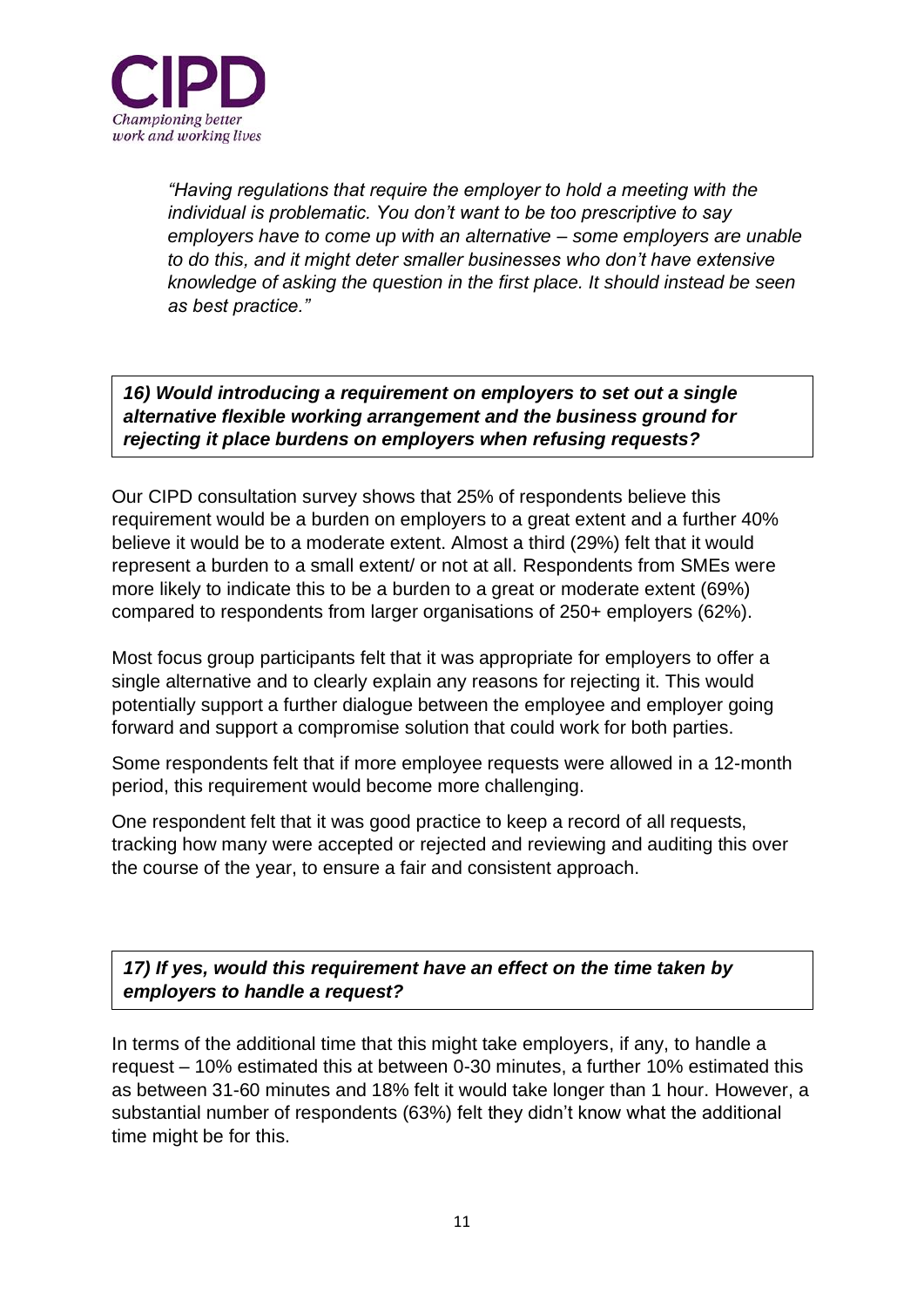

## *18) Do you think that the current statutory framework needs to change in relation to how often an employee can submit a request to work flexibly?*

We support building more flexibility into the system and allowing employees to make up to two requests for flexible working per year, based on the balance of evidence from our member consultation. An employee's and an organisation's circumstances could change over the course of the year meaning that an alternative flexible working request could be feasible/ accepted. Limiting the number of requests to two per year should also not place undue resource and administrative burdens on an organisation.

In all, 44% of our CIPD consultation survey respondents believe the current statutory framework needs to change to allow employees to submit multiple requests to work flexibly. There were no significant differences by sector or between SMEs or larger organisations on this. In all, 39% of respondents disagree that any change is needed.

Of those respondents who believe the framework needs to change in this area, the highest number (34%) believe two requests should be permitted in a 12-month period, followed by 29% who think that there should be no limit on the number of requests and 28% that feel three requests should be allowed in the 12-month timeframe.

Most focus group respondents felt that requests should be limited to two a year to provide greater flexibility for the employee, but to avoid an unnecessary burden on the employer:

*"How do you plan anything if it is more than two? It would create too much work for HR to deal with and most of the time employees will just change their mind and 'revert back to how they were working before."*

One organisation offers the right to request every 6 months but also would consider additional requests:

*"12 months is quite a long time to allow employees to only put in one request."*

Some focus group respondents felt that the request process would be better if it was more informal so that people could have a conversation with their line manager if changes were needed and try different things out rather than going through the formal route of the right to request flexible working.

Others indicated their support for 3 or 4 requests per year:

*"Workplaces are changing rapidly post covid, so perhaps it is worth organisations updating and reflecting on what they are offering."*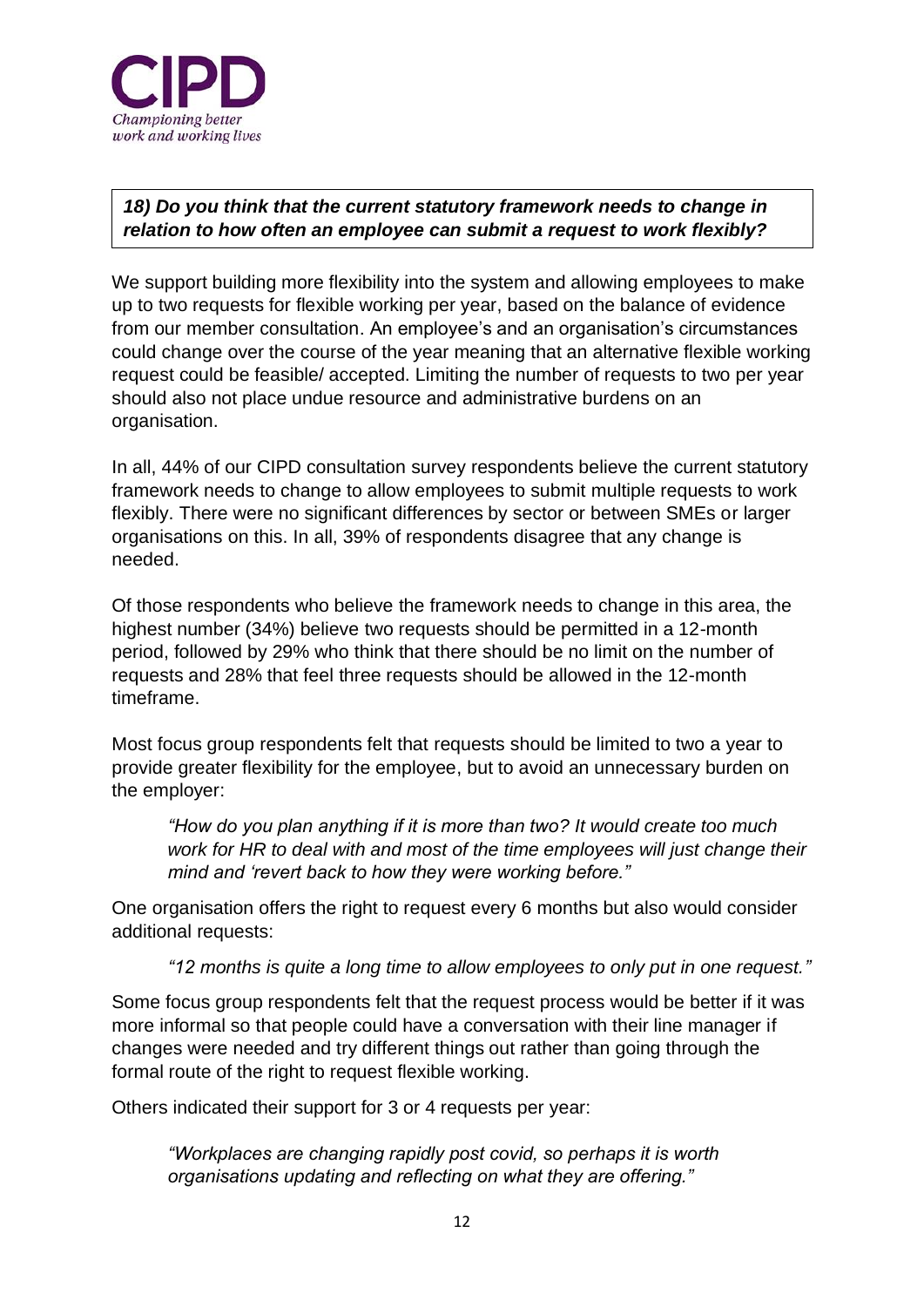

There was also some support for the idea that a significant change in someone's circumstances should be sufficient to trigger a request under the legislation.

*"If something substantial changes in the employee's life, then they should be able to raise it and have a discussion regardless of how many times they have previously asked."*

*"If something material changes in the job they should be able to re-request right to work flexibly."*

However, other members were concerned that this might be hard to define and could lead to disputes over what a significant change is.

Others were concerned about the additional burden that SMEs may face if the legislation changed around a number of requests in a 12-month period:

*"The legislation has created a minimalist way of doing this – it doesn't say that organisation's can't allow more. To legislate for multiple requests will create a lot of work especially for SMEs."*

*"SMEs don't have the luxury of people and time to respond to requests. It doesn't mean you can't have best practice and guidance on things."*

*20) Do you think that the current statutory framework needs to change in relation to how quickly an employer must respond to a flexible working request?* 

A significant majority of members in our focus groups and 57% of our CIPD consultation survey respondents believe the current statutory framework needs to change so that it reduces the timeframe an employer has to respond to a flexible working request, while 24% disagree. Respondents from the public (64%) and voluntary (64%) sectors were more likely to be supportive of a change in the employer response time, compared to those in the private sector (54%), but there were no significant differences between respondents from SMEs and larger organisations.

Of those survey respondents who believe the timeframe for response needs to be reduced, most (61%) believe an employer should respond within one month. A quarter (25%) believe an employer should respond within 2 weeks and 11% believe a response should be made within 2 months.

Some focus group respondents felt the current timeframe for responding to requests (up to 3 months) should stay the same to ensure organisations could thoroughly consider the request and any potential alternatives. It was felt that if this time was reduced it would put pressure on the team responding and might mean that they would be more likely to jump to a position of rejecting a request due to time constraints: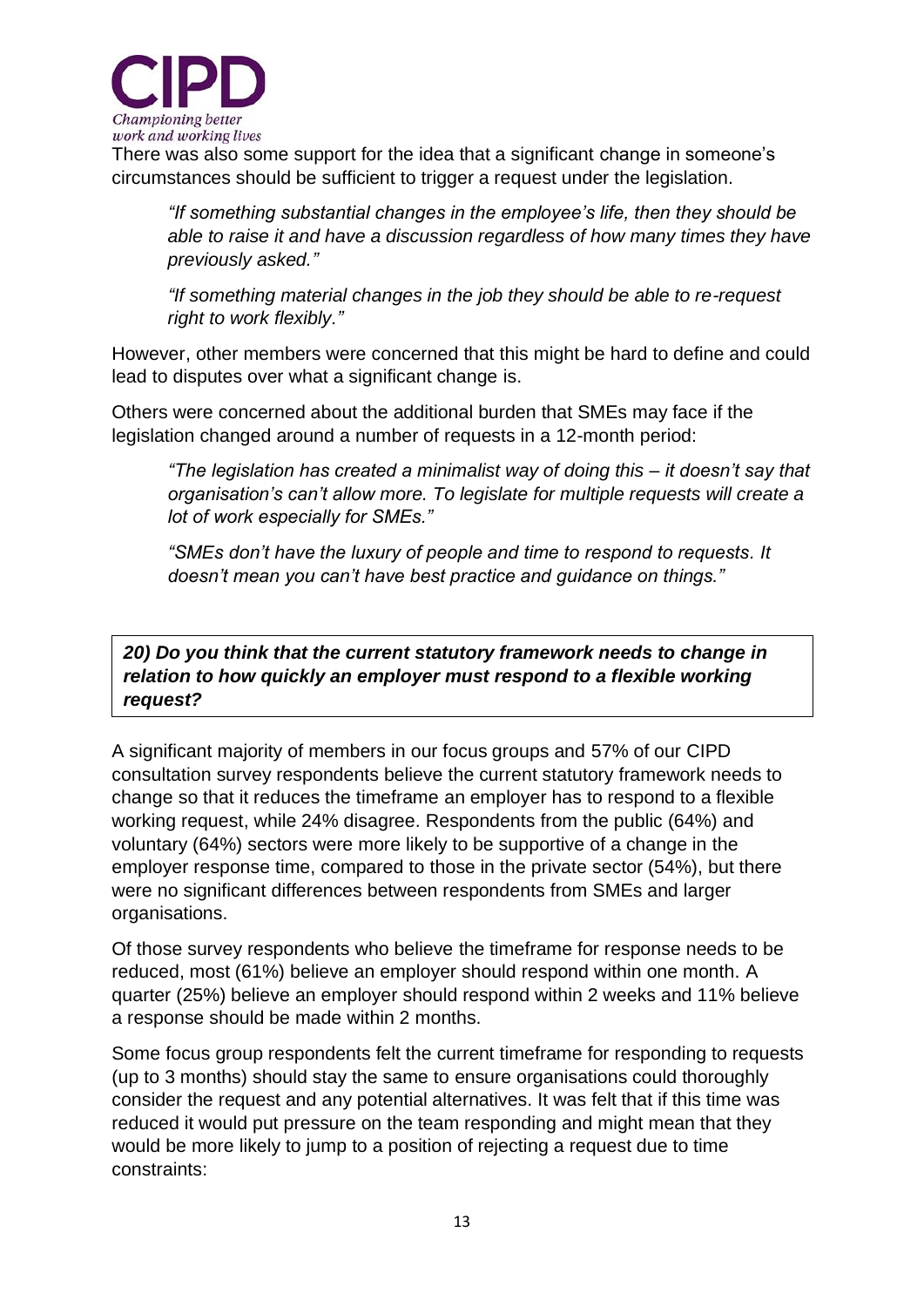

*"Reducing the response time, especially if the request came in during a busy time, might end up with the process being rushed. If the timelines are too tight then you could end up pushing people into making rushed decisions and limiting conversations where a better alternative could be found."*

However a majority of focus group participants, felt that the 3-month timeframe was too long for employees to wait:

*"It would have affected their life. Employees will worry about the fact that it takes that long. People would end up looking for other jobs."*

*"If businesses survived the pandemic, then they found a way for people to work flexibly. If this is possible, there is no reason a request for an employee to work flexibly should take that long."*

Overall, focus group participants mostly agreed that flexible working requests should be responded to within a month.

CIPD's view, based on the evidence from our consultation exercise, is that the time that employers have to respond to a flexible working request should be reduced to one month.

*22) If the Right to Request flexible working were to be amended to allow multiple requests, how many requests should an employee be allowed to make per year?* 

As detailed above in our response to question seven, we think the right to request flexible working should be amended to allow an employee to make a maximum of two requests per year.

We have called for the right to make up to two requests for flexible working per year as part of our #FlexFrom1st campaign, to build greater flexibility into the legislation and to take into account employees changing personal circumstances.<sup>8</sup>

Our CIPD consultation survey supports this, with 44% of our survey respondents believing the current statutory framework needs to change to allow employees to submit multiple requests to work flexibly. Of those respondents who believe the framework needs to change in this area, the highest number (34%) of responses to this question believe two requests should be permitted in a 12-month period, followed by 28% who think three requests should be allowed.

Most focus group respondents are also supportive of allowing up to two requests in a 12-month period:

<sup>8</sup> <https://www.cipd.co.uk/news-views/campaigns/flex-from-first>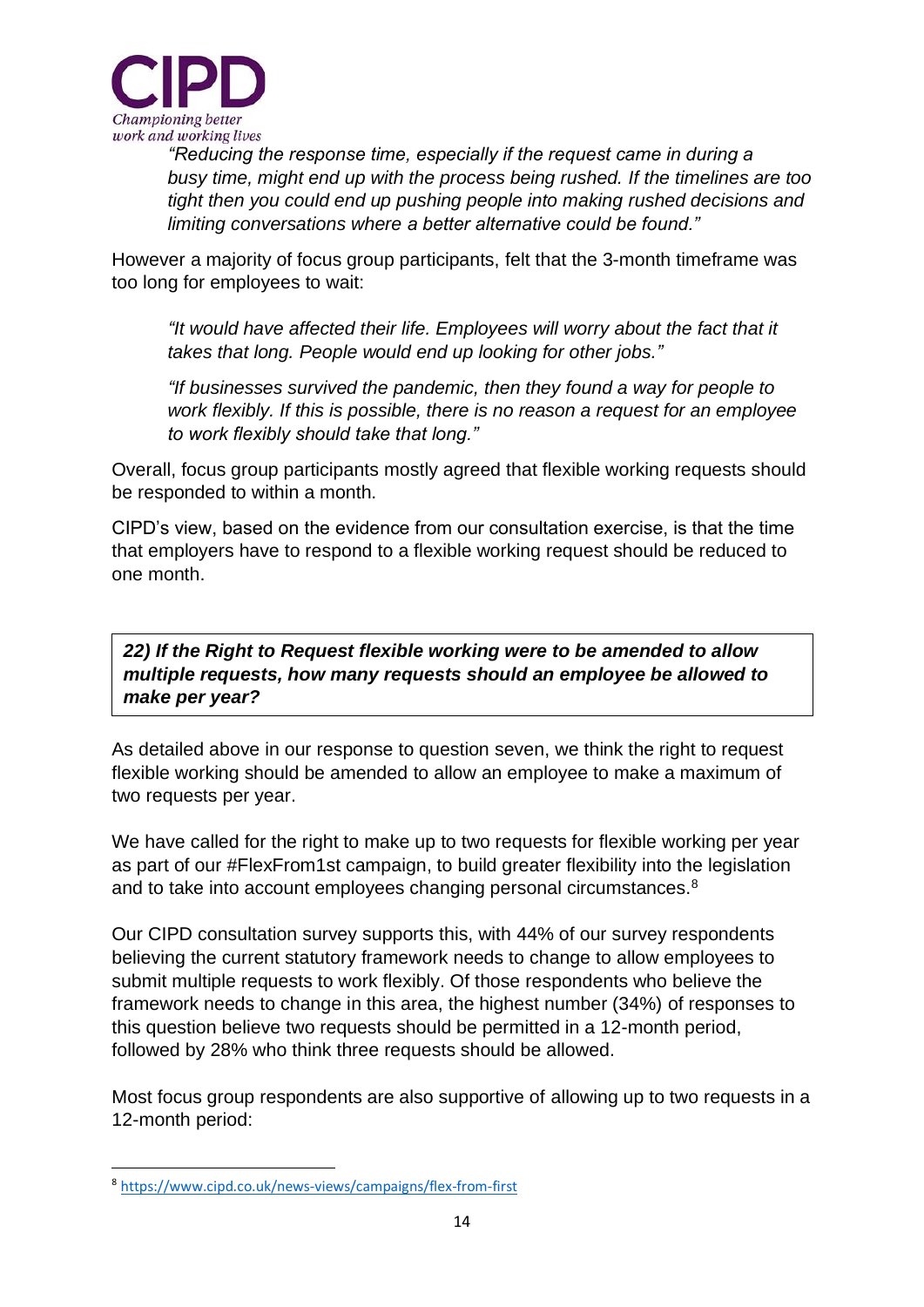

*"It becomes onerous if you allow an employee to request flexible working too many times, but only allowing it once in 12 months - that isn't flexible – there needs to be a balance."*

*"12 months is quite a long time to allow employees to only put in one request."* 

*"The number should depend on the period of time waited between asking. Otherwise, you will have a situation of someone asking for example for compressed hours and when it is turned down, asking for the exact same things again. One solution could be to say that the employee has to wait for 6 months before requesting again, or the request has to be for a different type of flexible working."*

*24) If the Right to Request flexible working were amended to reduce the time period within which employers must respond to a request, how long should employers have to respond?* 

As detailed above in our response to question eight, we think employers should respond to a request for flexible working within a month. Around three-fifths (61%) of our survey respondents favour this approach and a number of our focus group respondents also saw the need to reduce the time period within which an employer must respond to a request.

*26) Are you aware that it is possible under the legislation to make a timelimited request to work flexibly?* 

Our CIPD consultation survey indicates that 54% of respondents are aware that it is possible to make a time-limited request to work flexibly under the right to request legislation. Awareness was significantly higher in larger organisations (60%) compared to SMEs (45%). Respondents from the public sector (62%) were also significantly more likely to be aware of this than those from the private sector (51%).

Some focus group respondents were aware of this, others less so.

*"If you have a material change in circumstance you might not be able to do anything long term, so having a temporary arrangement would allow the employee to stay in work and show they can make it work."*

One focus group attendee had recently done a temporary flexible working period – she found doing the trial useful as an employee as she was able to see if it worked for her and the employer. If a trial is run well and genuinely on both sides, then it should be encouraged. They felt that you have to see how realistic it would be to have it in place.